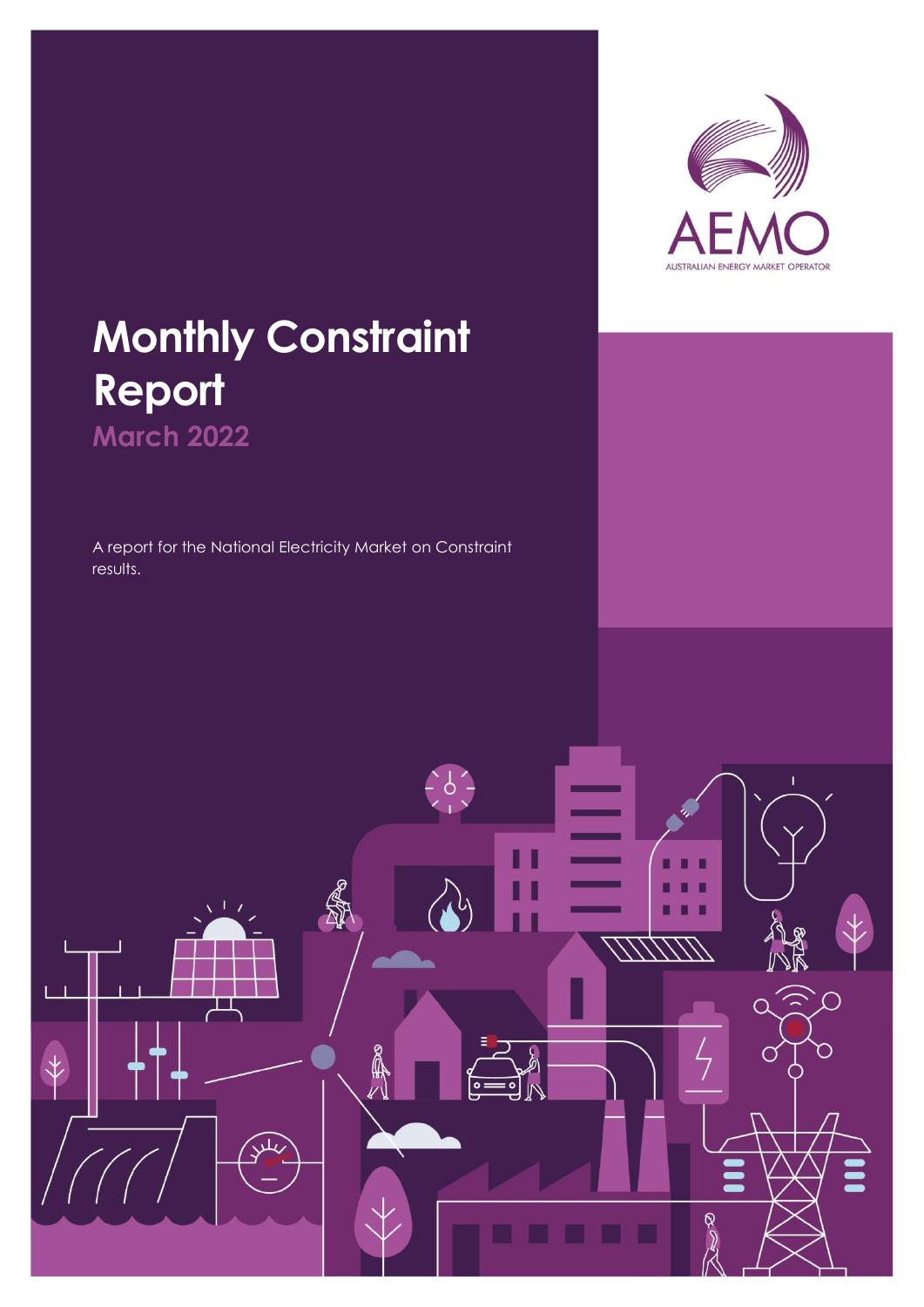



## **Important notice**

### **Purpose**

This publication has been prepared by AEMO to provide information about constraint equation performance and related issues, as at the date of publication.

## **Disclaimer**

This document or the information in it may be subsequently updated or amended. This document does not constitute legal or business advice, and should not be relied on as a substitute for obtaining detailed advice about the National Electricity Law, the National Electricity Rules, or any other applicable laws, procedures or policies. AEMO has made every effort to ensure the quality of the information in this document but cannot guarantee its accuracy or completeness.

Accordingly, to the maximum extent permitted by law, AEMO and its officers, employees and consultants involved in the preparation of this document:

- make no representation or warranty, express or implied, as to the currency, accuracy, reliability or completeness of the information in this document; and
- are not liable (whether by reason of negligence or otherwise) for any statements or representations in this document, or any omissions from it, or for any use or reliance on the information in it.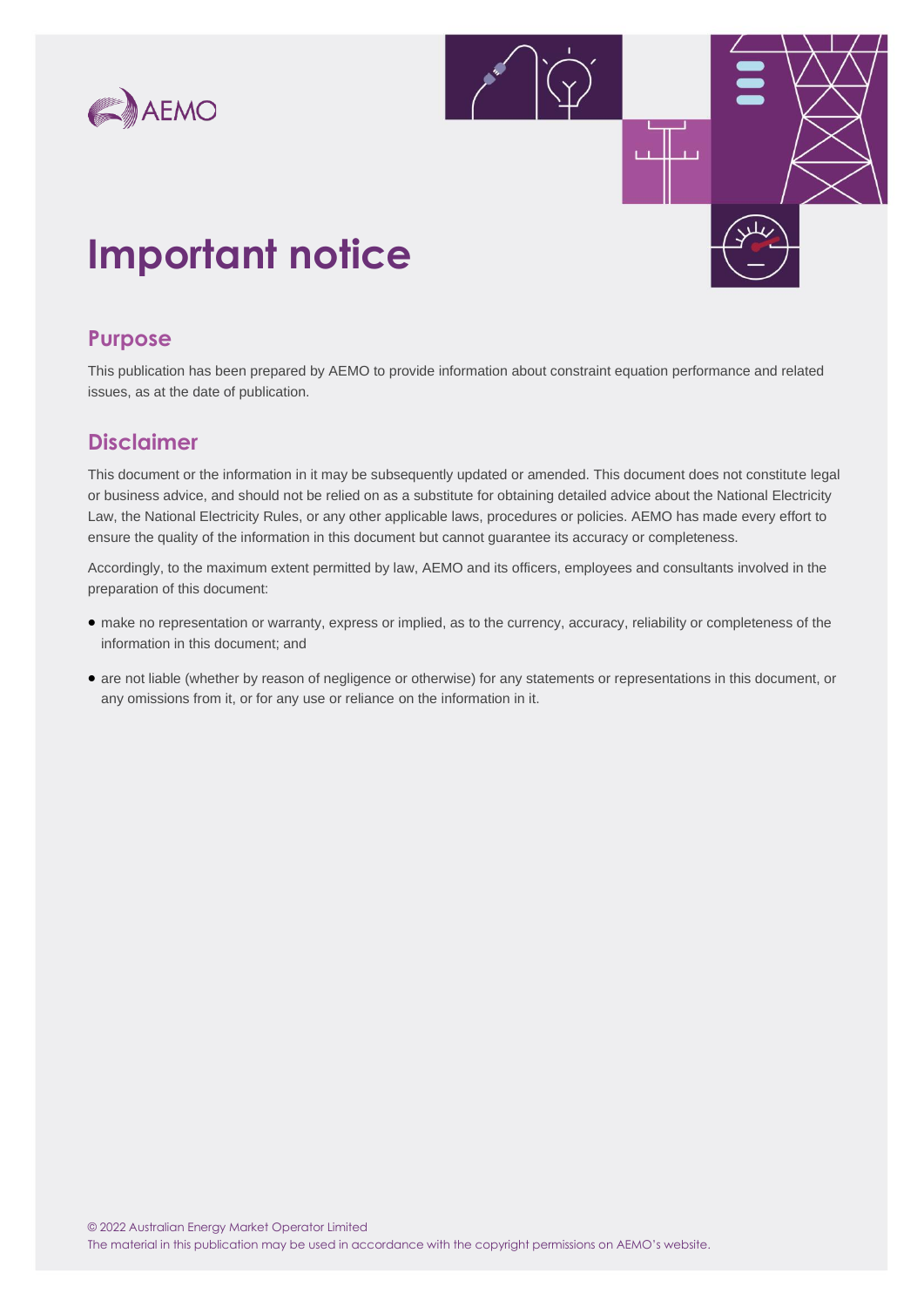## **Contents**

| 1              | Introduction                                      | 5  |
|----------------|---------------------------------------------------|----|
| $\overline{2}$ | <b>Constraint Equation Performance</b>            | 5  |
| 2.1            | Top 10 binding constraint equations               | 5  |
| 2.2            | Top 10 binding impact constraint equations        | 6  |
| 2.3            | Top 10 violating constraint equations             | 6  |
| 2.4            | Top 10 binding interconnector limit setters       | 8  |
| 2.5            | <b>Constraint Automation Usage</b>                | 9  |
| 2.6            | <b>Binding Dispatch Hours</b>                     | 9  |
| 2.7            | <b>Binding Constraint Equations by Limit Type</b> | 10 |
| 2.8            | <b>Binding Impact Comparison</b>                  | 11 |
| 2.9            | Pre-dispatch RHS Accuracy                         | 12 |
| 3              | Generator / Transmission Changes                  | 14 |
| 3.1            | <b>Constraint Equation Changes</b>                | 14 |

## **Tables**

| Table 1 | Top 10 binding network constraint equations        | 5               |
|---------|----------------------------------------------------|-----------------|
| Table 2 | Top 10 binding impact network constraint equations | 6               |
| Table 3 | Reasons for constraint equation violations         | 7               |
| Table 4 | Reasons for constraint equation violations         | 7               |
| Table 5 | Top 10 binding interconnector limit setters        | 8               |
| Table 6 | Top 10 largest Dispatch / Pre-dispatch differences | 12 <sup>2</sup> |
| Table 7 | Generator and transmission changes                 | 14              |

## **Figures**

| Figure 1 | Interconnector binding dispatch hours                                | 9  |
|----------|----------------------------------------------------------------------|----|
| Figure 2 | Regional binding dispatch hours                                      | 10 |
| Figure 3 | Binding by limit type                                                | 11 |
| Figure 4 | Binding Impact comparison                                            | 12 |
| Figure 5 | Constraint equation changes                                          | 15 |
| Figure 6 | Constraint equation changes per month compared to previous two years | 15 |
|          |                                                                      |    |

The material in this publication may be used in accordance with the copyright permissions on AEMO's website.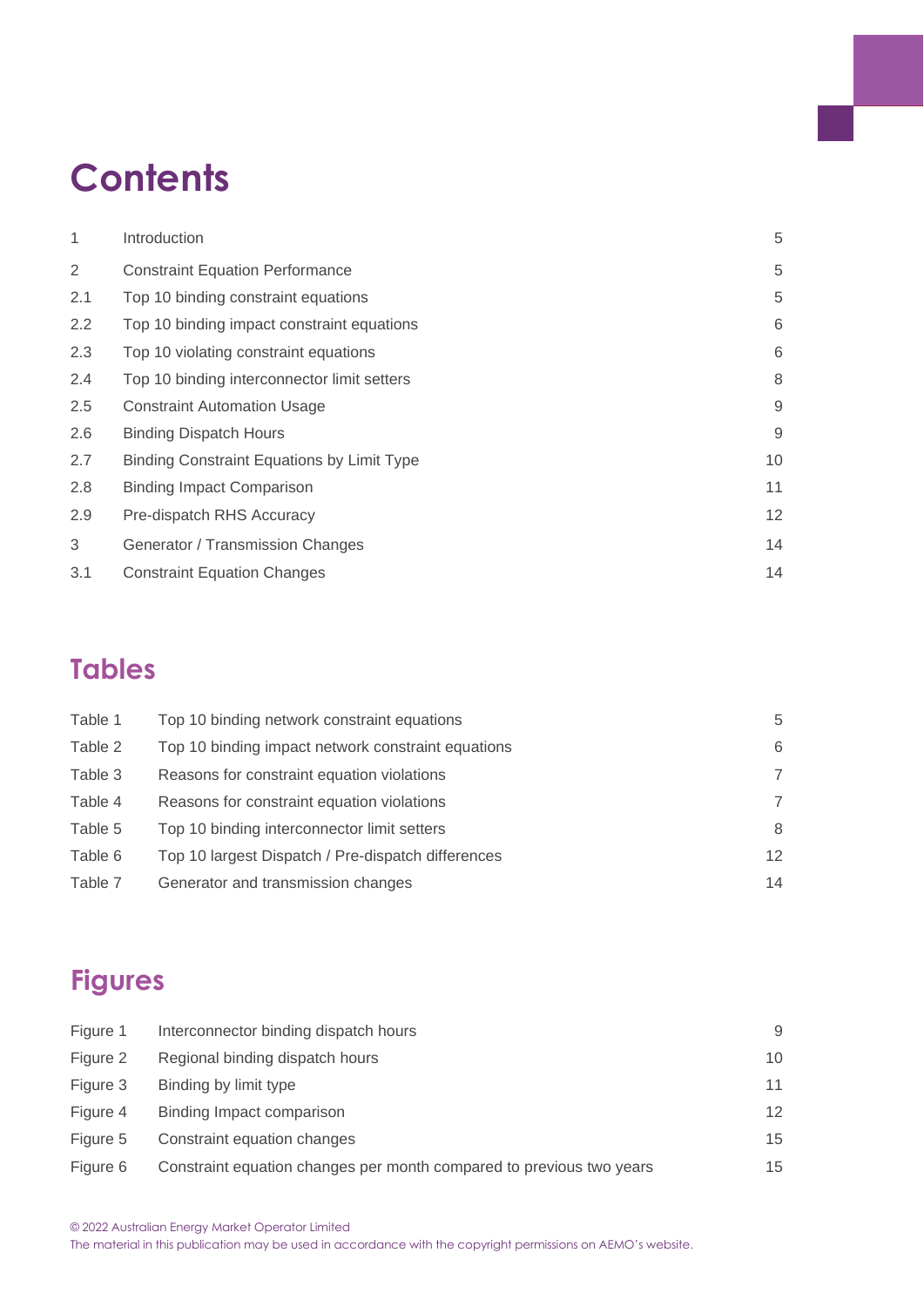© 2022 Australian Energy Market Operator Limited The material in this publication may be used in accordance with the copyright permissions on AEMO's website.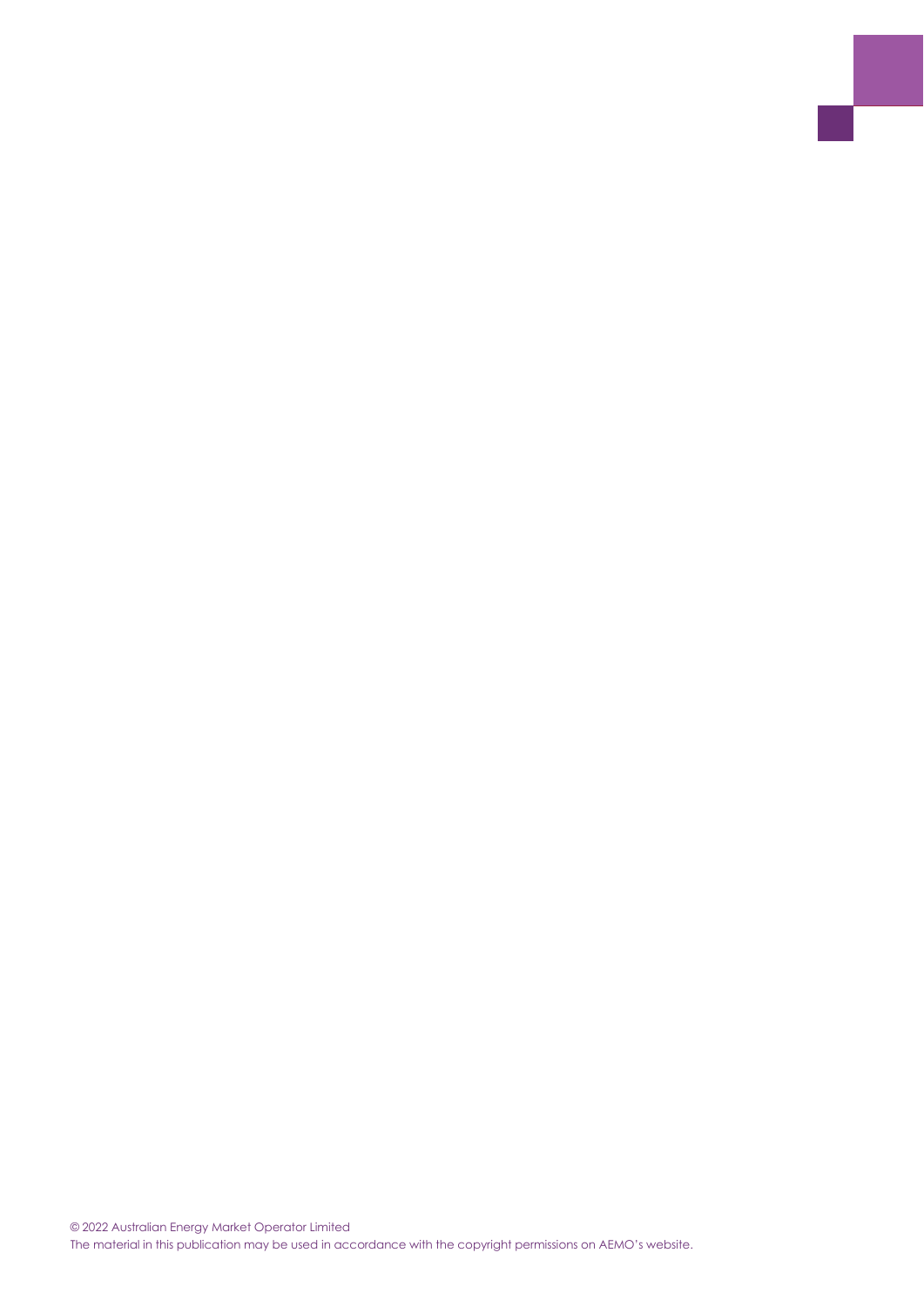## <span id="page-4-0"></span>**1 Introduction**

This report details constraint equation performance and transmission congestion related issues for March 2022. Included are investigations of violating constraint equations, usage of the constraint automation and performance of Pre-dispatch constraint equations. Transmission and generation changes are also detailed along with the number of constraint equation changes.

## <span id="page-4-1"></span>**2 Constraint Equation Performance**

## <span id="page-4-2"></span>**2.1 Top 10 binding constraint equations**

A constraint equation is binding when the power system flows managed by it have reached the applicable thermal or stability limit or the constraint equation is setting a Frequency Control Ancillary Service (FCAS) requirement. Normally there is one constraint equation setting the FCAS requirement for each of the eight services at any time. This leads to many more hours of binding for FCAS constraint equations - as such these have been excluded from the following table.

| <b>Constraint Equation ID</b><br>(System Normal Bold)                                                                                                                                             | <b>Description</b>                                                                                                                                                                     | #DIs<br>(Hours)  | <b>Limit Type</b>        |
|---------------------------------------------------------------------------------------------------------------------------------------------------------------------------------------------------|----------------------------------------------------------------------------------------------------------------------------------------------------------------------------------------|------------------|--------------------------|
| NAN-LS SVC                                                                                                                                                                                        | Out= Lismore SVC O/S or in reactive power control mode, avoid Voltage<br>collapse on Armidale to Coffs Harbour (87) trip; TG formulation only                                          |                  | <b>Voltage Stability</b> |
| V KIAMSF 0                                                                                                                                                                                        | Out = Kiamal Syncon, limit Kiamal solar farm to 0 MW                                                                                                                                   | 6177<br>(514.75) | Discretionary            |
| Q STR 7C2K HASF 4<br>No limit to Haughton Solar Farm if Stan>=2+Cal>=1+Glad>=2+<br>(Stan+Cal+Glad)<br>>=7+Kar>=2,NQLD>350&370(AVG),Ross_FN>150&170(AVG),Haughton<br>Syncon is ON, Zero otherwise. |                                                                                                                                                                                        | 3312<br>(276.0)  | <b>System Strength</b>   |
| S>NIL MHNW1 MHNW2<br>Out= Nil, avoid O/L Monash-North West Bend #2 132kV on trip of Monash-<br>North West Bend #1 132kV line, Feedback                                                            |                                                                                                                                                                                        | 2559<br>(213.25) | Thermal                  |
| N <sup>A</sup> N NIL 3                                                                                                                                                                            | Out= Nil, limit power flow on line X5 from Balranald to Darlington Point (X5)<br>to avoid voltage collapse at Balranald for contingency trip of any major<br>220kV line in NW Victoria | 2223<br>(185.25) | <b>Voltage Stability</b> |
| N>>N-NIL 94T                                                                                                                                                                                      | Out= Nil, avoid O/L Molong to Orange North (94T) on trip of Nil, Feedback                                                                                                              | 2000<br>(166.66) | Thermal                  |
| Q>NIL_EMCM_6056                                                                                                                                                                                   | Out= NIL, avoid thermal overload on Emerald to Comet (6056) 66 kV<br>Feeder                                                                                                            | 1701<br>(141.75) | Thermal                  |
| N>>N-NIL 94K 1                                                                                                                                                                                    | Out= Nil, avoid O/L on Wellington Suntop Tee to Wellington 94K/1 132kV<br>line on trip of Nil, Feedback                                                                                | 1546<br>(128.83) | Thermal                  |
| VT ZERO<br>Vic to Tas on Basslink upper limit of 0 MW                                                                                                                                             |                                                                                                                                                                                        | 1197<br>(99.75)  | Interconnector<br>Zero   |
| N>>N-NIL 969                                                                                                                                                                                      | Out= Nil, avoid O/L Gunnedah to Tamworth (969) on trip of Nil, Feedback.<br>Metering is used as specified in OM520                                                                     | 1120<br>(93.33)  | Thermal                  |

#### <span id="page-4-3"></span>**Table 1 Top 10 binding network constraint equations**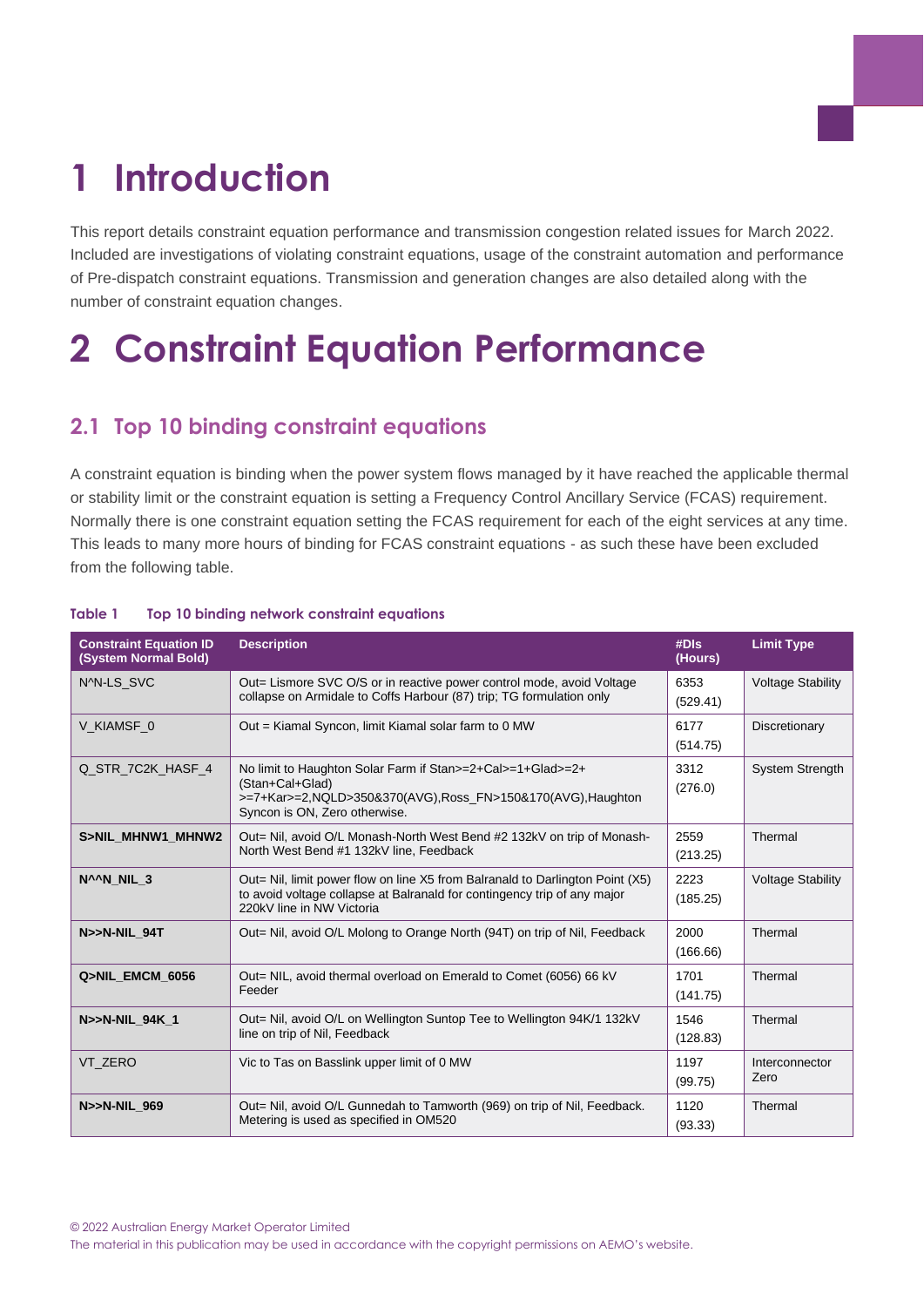## <span id="page-5-0"></span>**2.2 Top 10 binding impact constraint equations**

Binding constraint equations affect electricity market pricing. The binding impact is used to distinguish the severity of different binding constraint equations.

The binding impact of a constraint is derived by summarising the marginal value for each dispatch interval (DI) from the marginal constraint cost (MCC) re-run<sup>1</sup> over the period considered. The marginal value is a mathematical term for the binding impact arising from relaxing the RHS of a binding constraint by one MW. As the market clears each DI, the binding impact is measured in \$/MW/DI.

The binding impact in \$/MW/DI is a relative comparison and a helpful way to analyse congestion issues. It can be converted to \$/MWh by dividing the binding impact by 12 (as there are 12 DIs per hour). This value of congestion is still only a proxy (and always an upper bound) of the value per MW of congestion over the period calculated; any change to the limits (RHS) may cause other constraints to bind almost immediately after.

| <b>Constraint Equation ID</b><br>(System Normal Bold)                                                                        | <b>Description</b>                                                                                                                                                                     | $\Sigma$ Marginal<br><b>Values</b> | <b>Limit Type</b>    |
|------------------------------------------------------------------------------------------------------------------------------|----------------------------------------------------------------------------------------------------------------------------------------------------------------------------------------|------------------------------------|----------------------|
| N>>N-NIL_94T                                                                                                                 | Out= Nil, avoid O/L Molong to Orange North (94T) on trip of Nil, Feedback                                                                                                              | 2,461,143                          | Thermal              |
| Q>NIL_EMCM_6056                                                                                                              | Out= NIL, avoid thermal overload on Emerald to Comet (6056) 66 kV<br>Feeder                                                                                                            | 1,736,656                          | Thermal              |
| N <sup>A</sup> N NIL 3                                                                                                       | Out= Nil, limit power flow on line X5 from Balranald to Darlington Point (X5)<br>to avoid voltage collapse at Balranald for contingency trip of any major<br>220kV line in NW Victoria | 1,718,863                          | Voltage<br>Stability |
| N>>N-NIL 94K 1                                                                                                               | Out= Nil, avoid O/L on Wellington Suntop Tee to Wellington 94K/1 132kV<br>line on trip of Nil, Feedback                                                                                | 1,389,730                          | Thermal              |
| S>NIL MHNW1 MHNW2                                                                                                            | Out= Nil, avoid O/L Monash-North West Bend #2 132kV on trip of Monash-<br>North West Bend #1 132kV line, Feedback                                                                      | 1,249,421                          | Thermal              |
| N>>N-NIL 969                                                                                                                 | Out= Nil, avoid O/L Gunnedah to Tamworth (969) on trip of Nil, Feedback.<br>Metering is used as specified in OM520                                                                     | 1,158,489                          | Thermal              |
| N>N-NIL 997 99A                                                                                                              | Out= Nil, avoid O/L Corowa to Albury 132kV line (997/1) on trip of Finley to<br>Uranguinty 132kV line (99A), Feedback                                                                  | 1,078,307                          | Thermal              |
| F Q++ARTW L6<br>Out = Armidale to Tamworth (85 or 86) line, Qld Lower 6 sec Requirement                                      |                                                                                                                                                                                        | 502,809                            | <b>FCAS</b>          |
| Out = Armidale to Tamworth (85 or 86) line, Qld Lower 60 sec Requirement<br>F_Q++ARTW_L60                                    |                                                                                                                                                                                        | 495,579                            | <b>FCAS</b>          |
| N^^Q_TW_330_BUS3_B1<br>Out= Tamworth No.3 330kV bus, NSW to Qld voltage stability limit for trip of<br>Kogan Creek generator |                                                                                                                                                                                        | 474,753                            | Voltage<br>Stability |

#### <span id="page-5-2"></span>**Table 2 Top 10 binding impact network constraint equations**

## <span id="page-5-1"></span>**2.3 Top 10 violating constraint equations**

A constraint equation is violating when NEMDE is unable to dispatch the entities on the left-hand side (LHS) so the summated LHS value is less than or equal to, or greater than or equal to, the right-hand side (RHS) value (depending on the mathematical operator selected for the constraint equation). The following table includes the FCAS constraint equations. Reasons for the violations are covered in [2.3.1.](#page-6-2)

© 2022 Australian Energy Market Operator Limited The material in this publication may be used in accordance with the copyright permissions on AEMO's website.

<sup>&</sup>lt;sup>1</sup> The MCC re-run relaxes any violating constraint equations and constraint equations with a marginal value equal to the constraint equation's violation penalty factor (CVP) x market price cap (MPC). The calculation caps the marginal value in each DI at the MPC value valid on that date. MPC is increased annually on 1st July.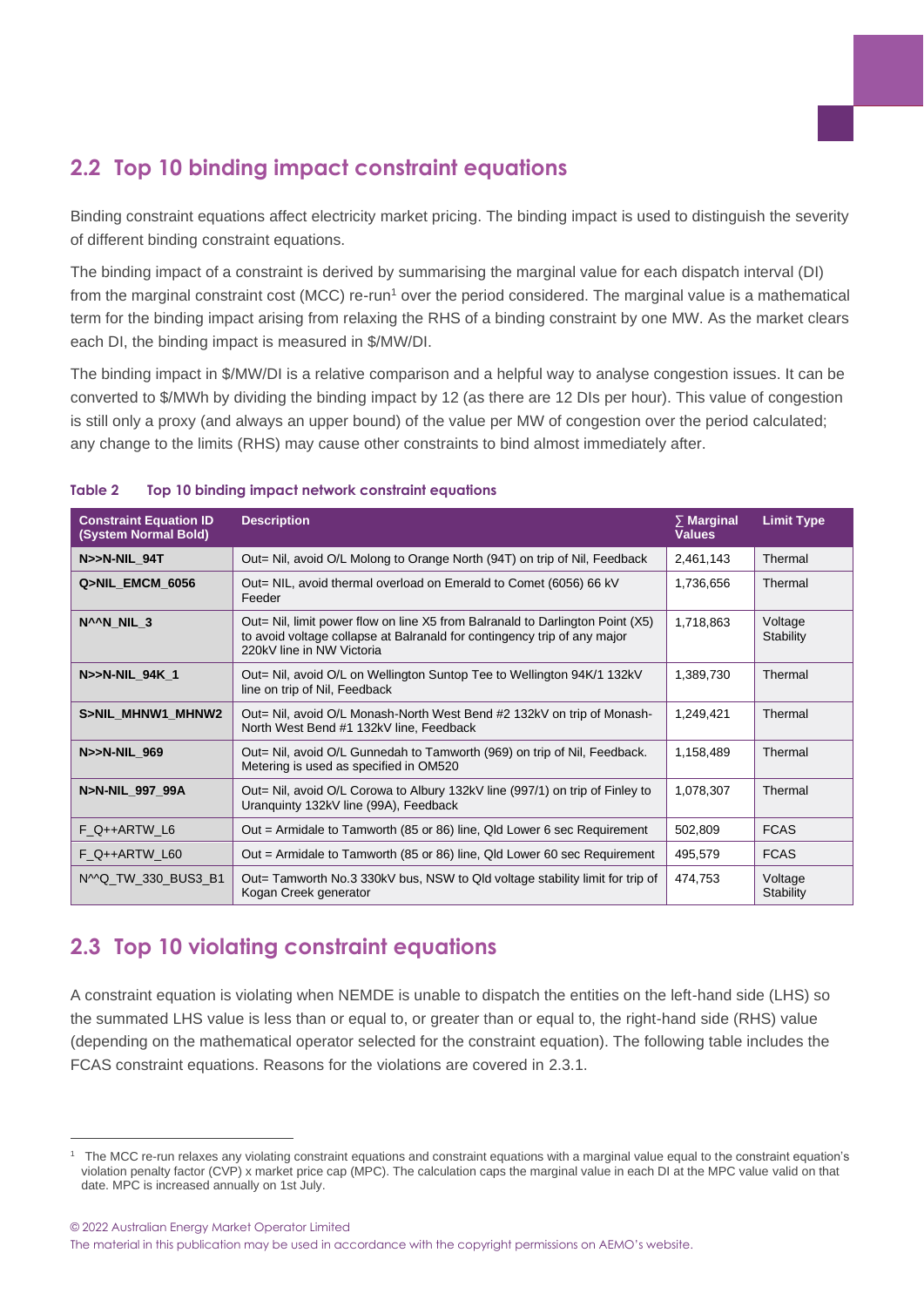#### <span id="page-6-0"></span>**Table 3 Top 10 violating constraint equations**

| <b>Constraint Equation ID</b><br>(System Normal Bold) | <b>Description</b>                                                                                                                                                                                                         |              | <b>Limit Type</b>    |
|-------------------------------------------------------|----------------------------------------------------------------------------------------------------------------------------------------------------------------------------------------------------------------------------|--------------|----------------------|
| V>V X HWRO12 3                                        | Out = Hazelwood to Rowville No. 1 and No. 2 220 kV lines, avoid O/L Yallourn to<br>Rowville No. 5 220 kV line on trip of Yallourn to Rowville No. 6.7 or 8 220 kV lines.<br>feedback, YWG1 on 220 kV, Radial mode          | 62<br>(5.16) | Thermal              |
| V>V_X_HWRO12_5                                        | Out = Hazelwood to Rowville No. 1 and No. 2 220 kV lines, avoid O/L Yallourn to<br>Rowville No. 6,7 or 8 220 kV lines on trip of Yallourn to Rowville No. 6, 7 or 8 220<br>kV lines, feedback, YWG1 on 220 kV, Radial mode |              | Thermal              |
| V>V X HWRO12 1                                        | Out = Hazelwood to Rowville No. 1 and No. 2 220 kV lines, avoid O/L Yallourn to<br>Rowville No. 6, 7 or 8 220 kV lines on trip of Yallourn to Rowville No. 5 220 kV line<br>line, feedback, YWG1 on 220 kV, Radial mode    | 37<br>(3.08) | Thermal              |
| S DLBAT-G ISL                                         | 37<br>Out= Yorke Peninsula 132kV network islanded (i.e. island formed between<br>Hummocks-Androssan West-Dalrymple 132kV network), Dalrymple Battery (Gen<br>(3.08)<br>Mode) islanded                                      |              | Islanding -<br>Unit  |
| S WP ISL                                              | Out= Yorke Peninsula 132kV network islanded (i.e. island formed between<br>Hummocks-Androssan West- Dalrymple 132kV network), Wattle Pt WF islanded                                                                        | 31<br>(2.58) | Islanding -<br>Unit  |
| Q-MEWF MVAR                                           | Constraint to violate if Reactive power output of Mt Emerald Wind farm Solar farm<br>12<br>is greater than +/10Mvar when it is limited at 0MW output, Swamp if MW >0 (DS)<br>only)                                         |              | Unit Zero            |
| Q-RGBSF MVAR                                          | 11<br>Constraint to violate if Reactive power output of Rugby Run Solar farm is greater<br>than +/10Mvar when it is limited at 0MW output, Swamp if MW >0 (DS only)<br>(0.91)                                              |              | Unit Zero            |
| V>V NIL RADIAL 10                                     | Out = Nil, avoid O/L of Yallourn to Rowville No. 7 or No. 8 220 kV line for trip of the<br>Yallourn to Rowville No. 8 or No. 7 220 kV line. Yallourn W1 on 220 kV side.<br>Feedback                                        |              | Thermal              |
| N^N-LS SVC                                            | Out= Lismore SVC O/S or in reactive power control mode, avoid Voltage collapse<br>on Armidale to Coffs Harbour (87) trip; TG formulation only                                                                              |              | Voltage<br>Stability |
| Q-SMSF_MVAR                                           | $\overline{7}$<br>Constraint to violate if Reactive power output of Sun Metals Solar farm is greater<br>than $+$ /10Mvar when it is limited at 0MW output, Swamp if MW $>0$ (DS only)<br>(0.58)                            |              | Unit Zero            |

### <span id="page-6-2"></span>**2.3.1 Reasons for constraint equation violations**

#### <span id="page-6-1"></span>**Table 4 Reasons for constraint equation violations**

| <b>Constraint Equation ID</b><br>(System Normal Bold) | <b>Description</b>                                                                                                                                                                                                                                                                                                  |
|-------------------------------------------------------|---------------------------------------------------------------------------------------------------------------------------------------------------------------------------------------------------------------------------------------------------------------------------------------------------------------------|
| V>V X HWRO12 3                                        | Constraint violated for 62 non-consecutive DIs with a max violation of 131.0 MW occurring on 04/03/2022 at<br>1245 hrs. Constraint violated due to Yallourn units 1-4 being limited by their ramp down rate immediately<br>following a decrease in the dynamic rating of Yallourn to Rowville No. 5 220 kV line.    |
| V>V X HWRO12 5                                        | Constraint violated for 37 non-consecutive DIs with a max violation of 131.1 MW occurring on 04/03/2022 at<br>1245 hrs. Constraint violated due to Yallourn units 1-4 being limited by their ramp down rate immediately<br>following a decrease in the dynamic rating of Yallourn to Rowville No. 6-8 220 kV lines. |
| V>V X HWRO12 1                                        | Constraint violated for 37 non-consecutive DIs with a max violation of 126.5 MW occurring on 04/03/2022 at<br>1245 hrs. Constraint violated for same reason as above.                                                                                                                                               |
| S DLBAT-G_ISL                                         | Constraint violated for 37 consecutive DIs on 27/03/2022 from 0715 hrs to 1015 hrs with a violation degree of<br>0.0015 MW. Constraint violated due to small non-zero SCADA values when Dalrymple Battery was not<br>generating.                                                                                    |
| S WP_ISL                                              | Constraint violated for 31 DIs on 27/03/2022 including 30 consecutive DIs from 0430 hrs to 0705 hrs with a<br>max violation of 0.26 MW occurring on 27/03/2022 at 1230 hrs. Constraint violated due to small non-zero<br>SCADA values when Wattle Point Wind Farm was not generating.                               |
| Q-MEWF_MVAR                                           | Constraint violated for 12 non-consecutive DIs with a violation degree of 0.001 MW. Constraint violated due to<br>non-conforming of Mt Emerald Wind Farm.                                                                                                                                                           |

The material in this publication may be used in accordance with the copyright permissions on AEMO's website.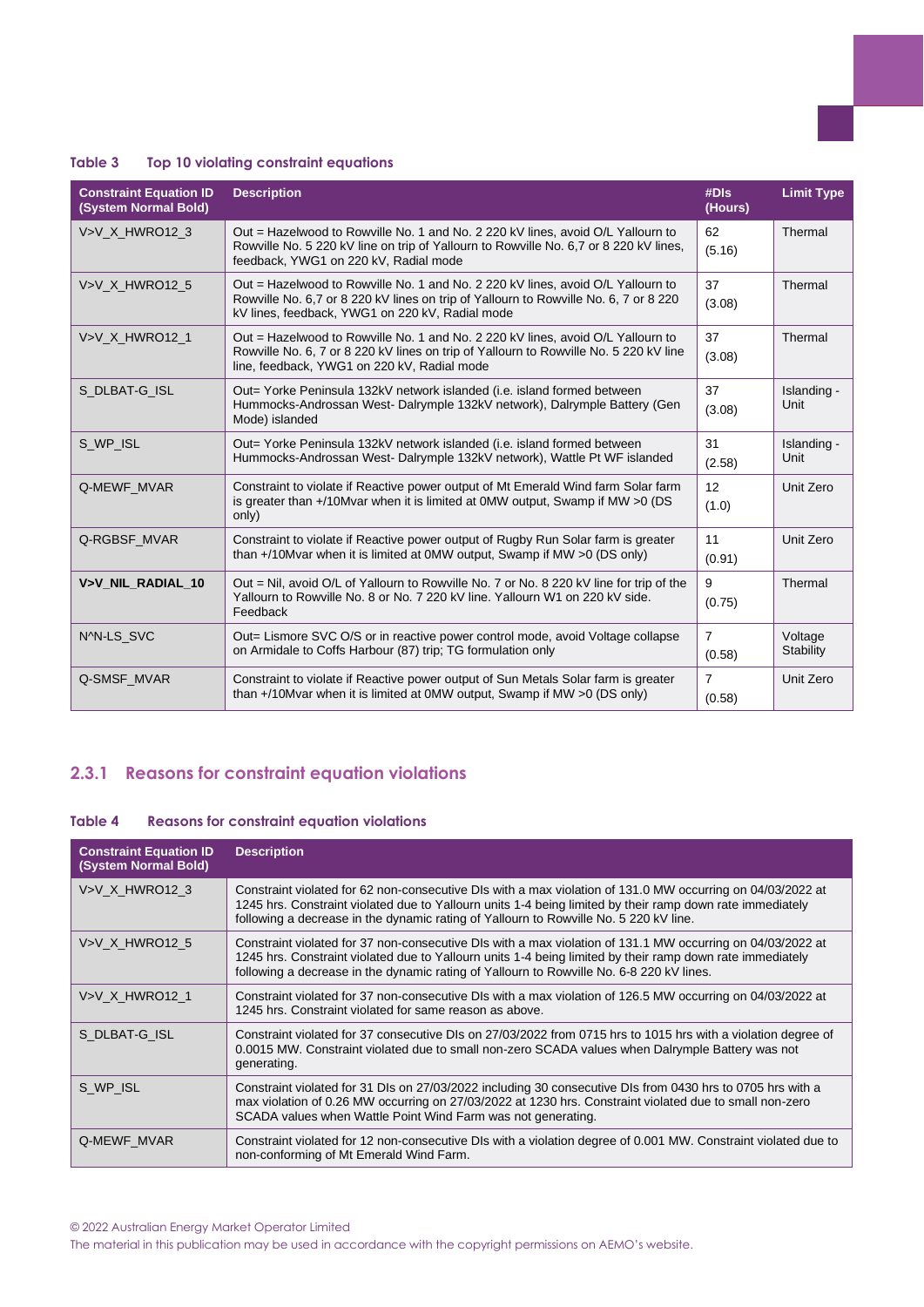| <b>Constraint Equation ID</b><br>(System Normal Bold) | <b>Description</b>                                                                                                                                                                                                                                                                                                                               |
|-------------------------------------------------------|--------------------------------------------------------------------------------------------------------------------------------------------------------------------------------------------------------------------------------------------------------------------------------------------------------------------------------------------------|
| Q-RGBSF MVAR                                          | Constraint violated for 11 non-consecutive DIs with a violation degree of 0.001 MW. Constraint violated due to<br>non-conforming of Rugby Run Solar Farm.                                                                                                                                                                                        |
| V>V NIL RADIAL 10                                     | Constraint violated for 9 non-consecutive DIs with a violation degree of 109.25 MW occurring on 04/03/2022 at<br>1245 hrs. Constraint violated due to Yallourn units 1-4 being limited by their ramp down rate immediately<br>following a decrease in the dynamic rating of Yallourn to Rowville No. 7 and 8 220 kV lines.                       |
| NAN-LS SVC                                            | Constraint violated for 7 non-consecutive DIs with a max violation of 49.35 MW occurring on 24/03/2022 at<br>0610 hrs. Constraint violated due to competing requirements with the import limits on Terranora Interconnector<br>which were set by constraint equations for outage of Directlink cables or Mudgeeraba to Terranora 110 kV<br>line. |
| Q-SMSF MVAR                                           | Constraint violated for 7 non-consecutive DIs with a violation degree of 0.001 MW. Constraint violated due to<br>non-conforming of Sun Metals Solar Farm.                                                                                                                                                                                        |

## <span id="page-7-0"></span>**2.4 Top 10 binding interconnector limit setters**

Binding constraint equations can set the interconnector limits for each of the interconnectors on the constraint equation left-hand side (LHS). [Table 5](#page-7-1) lists the top (by binding hours) interconnector limit setters for all the interconnectors in the NEM and for each direction on that interconnector.

| <b>Constraint Equation ID</b><br>(System Normal Bold) | <b>Interconnec</b><br>tor           | <b>Description</b>                                                                                                                                                                              |                  | Average<br><b>Limit</b><br>(Max) |
|-------------------------------------------------------|-------------------------------------|-------------------------------------------------------------------------------------------------------------------------------------------------------------------------------------------------|------------------|----------------------------------|
| NAN-LS SVC                                            | N-Q-MNSP1<br>Export                 | Out= Lismore SVC O/S or in reactive power control mode, avoid<br>Voltage collapse on Armidale to Coffs Harbour (87) trip; TG<br>formulation only                                                | 5764<br>(480.33) | $-74.17$<br>(68.93)              |
| S>NIL_MHNW1_MHNW2                                     | V-S-MNSP1<br>Export                 | Out= Nil, avoid O/L Monash-North West Bend #2 132kV on trip of<br>Monash-North West Bend #1 132kV line, Feedback                                                                                | 2425<br>(202.08) | 157.47<br>(187.71)               |
| N <sup>A</sup> N NIL 3                                | VIC1-NSW1<br>Export                 | Out= Nil, limit power flow on line X5 from Balranald to Darlington<br>Point (X5) to avoid voltage collapse at Balranald for contingency<br>trip of any major 220kV line in NW Victoria          | 1857<br>(154.75) | 82.61<br>(1088.26)               |
| N <sup>A</sup> N NIL 3                                | V-S-MNSP1<br>Import                 | Out= Nil, limit power flow on line X5 from Balranald to Darlington<br>Point (X5) to avoid voltage collapse at Balranald for contingency<br>trip of any major 220kV line in NW Victoria          | 1725<br>(143.75) | 148.52<br>$(-93.37)$             |
| VT ZERO                                               | T-V-MNSP1<br>Import                 | Vic to Tas on Basslink upper limit of 0 MW                                                                                                                                                      |                  | 0.0<br>(0.0)                     |
| SVML^NIL_MH-CAP_ON                                    | V-S-MNSP1<br>Import                 | 1031<br>Out=NIL, SA to Vic on ML upper transfer limit to manage voltage<br>collapse at Monash (Note: applies when capacitor banks at<br>(85.92)<br>Monash are available and I/S for switching.) |                  | $-138.55$<br>$(-165.16)$         |
| F MAIN++NIL MG R6                                     | T-V-MNSP1<br>Export                 | Out = Nil, Raise 6 sec requirement for a Mainland Generation<br>Event, Basslink able transfer FCAS                                                                                              |                  | $-57.97$<br>(439.01)             |
| $F$ Q++ARTW L6                                        | NSW1-<br>QLD1 Import                | 970<br>Out = Armidale to Tamworth (85 or 86) line, Qld Lower 6 sec<br>Requirement<br>(80.83)                                                                                                    |                  | $-198.29$<br>$(-407.21)$         |
| F Q++ARTW L6                                          | N-Q-MNSP1<br>Import                 | Out = Armidale to Tamworth (85 or 86) line, Qld Lower 6 sec<br>Requirement                                                                                                                      |                  | $-43.82$<br>$(-101.62)$          |
| N <sub>MQ</sub> LS VC B <sub>1</sub>                  | NSW1-<br>QLD <sub>1</sub><br>Export | Out= Lismore SVC, avoid Voltage Collapse on loss of Kogan<br>Creek                                                                                                                              |                  | 232.37<br>(364.27)               |

#### <span id="page-7-1"></span>**Table 5 Top 10 binding interconnector limit setters**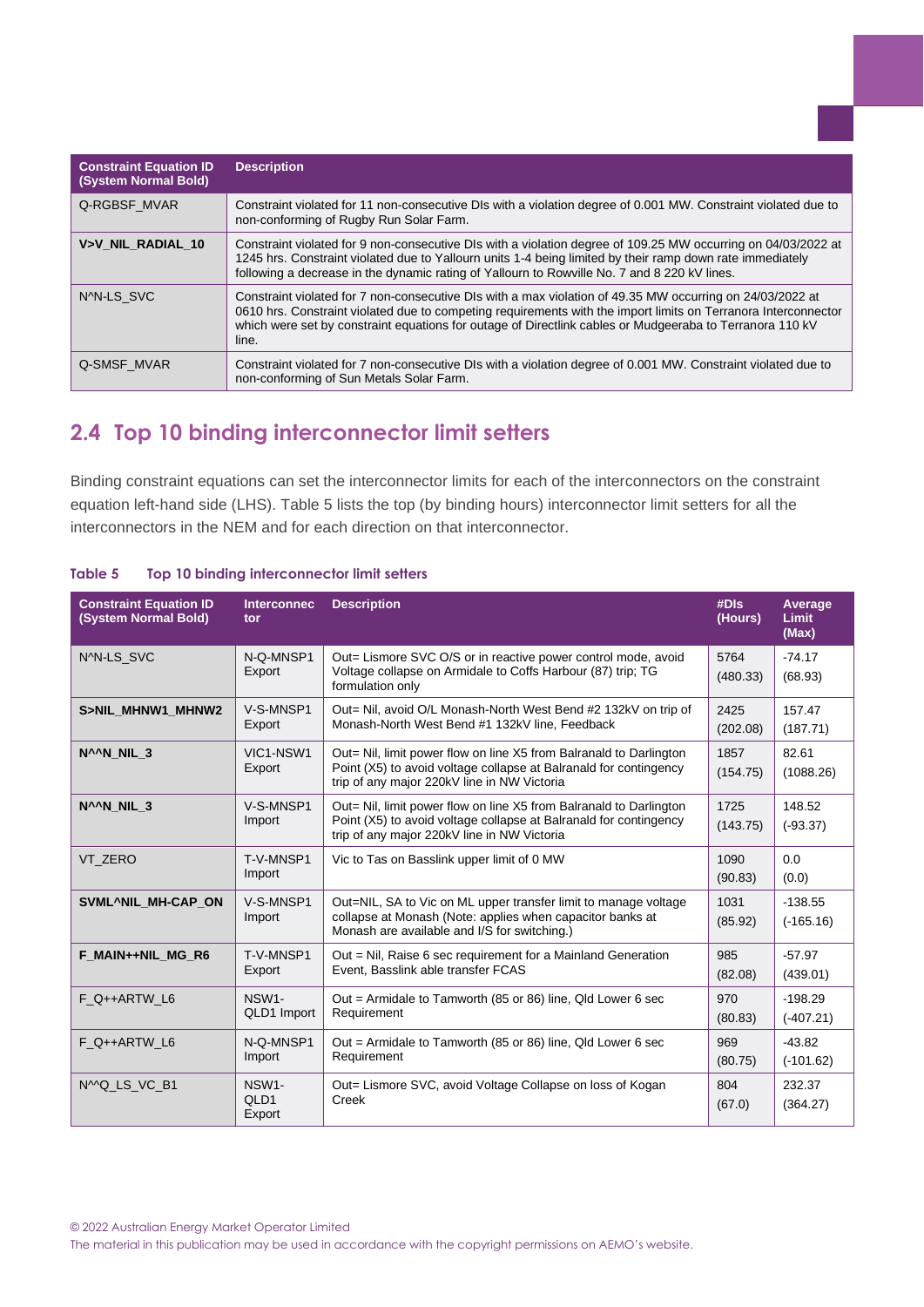## <span id="page-8-0"></span>**2.5 Constraint Automation Usage**

The constraint automation is an application in AEMO's energy management system (EMS) which generates thermal overload constraint equations based on the current or planned state of the power system. It is currently used by on-line staff to create thermal overload constraint equations for power system conditions where there were no existing constraint equations or the existing constraint equations did not operate correctly.

The following section details the reason for each invocation of the non-real time constraint automation constraint sets and the results of AEMO's investigation into each case.

Non-real time constraint automation was not used.

#### **2.5.1 Further Investigation**

Non-real time constraint automation was not used.

## <span id="page-8-1"></span>**2.6 Binding Dispatch Hours**

This section examines the number of hours of binding constraint equations on each interconnector and by region. The results are further categorized into five types: system normal, outage, FCAS (both outage and system normal), constraint automation and quick constraints.

In the following graph the export binding hours are indicated as positive numbers and import with negative values.



#### <span id="page-8-2"></span>**Figure 1 Interconnector binding dispatch hours**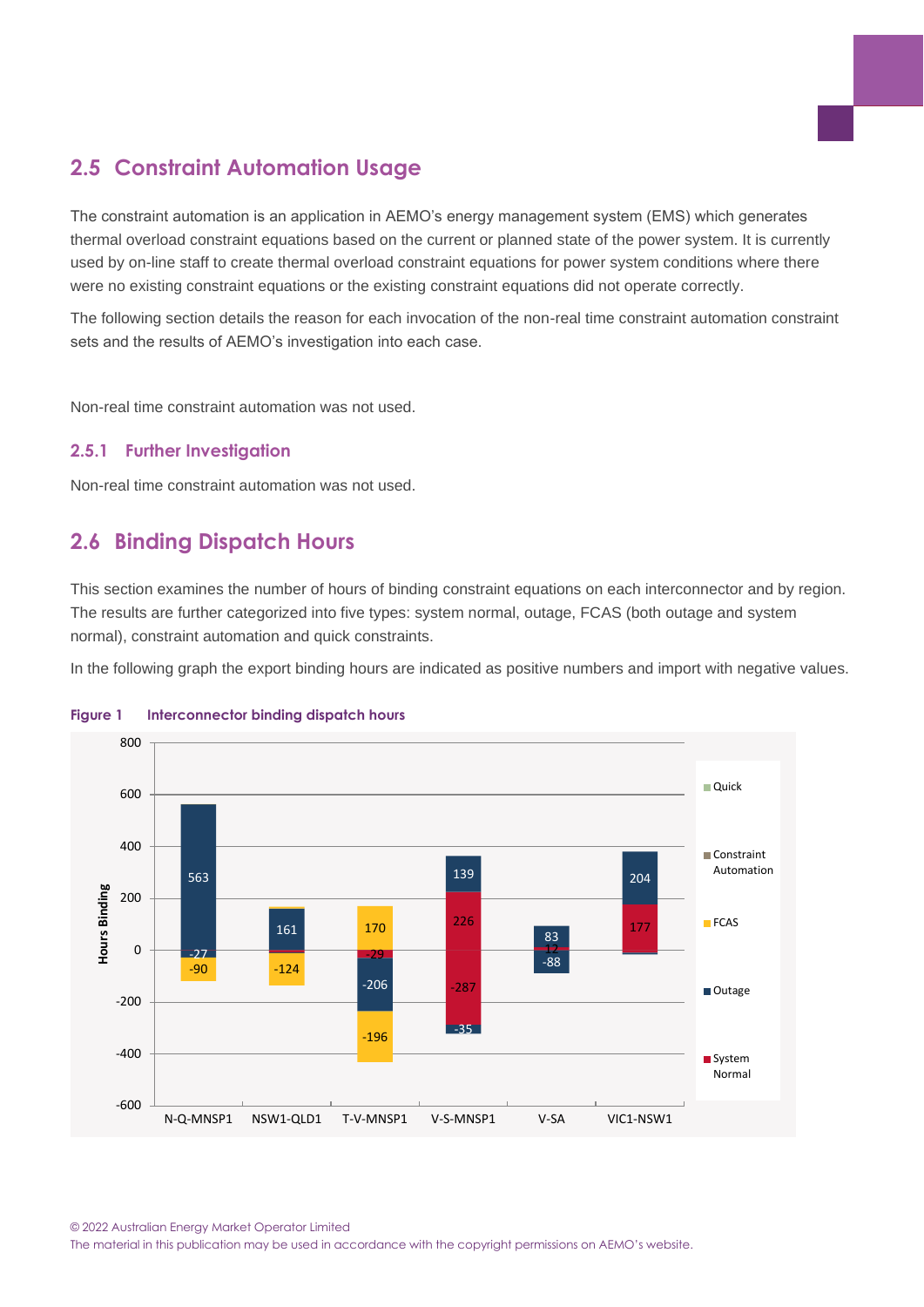The regional comparison graph below uses the same categories as in [Figure 1](#page-8-2) as well as non-conformance, network support agreement and ramping. Constraint equations that cross a region boundary are allocated to the sending end region. Global FCAS covers both global and mainland requirements.



#### <span id="page-9-1"></span>**Figure 2 Regional binding dispatch hours**

## <span id="page-9-0"></span>**2.7 Binding Constraint Equations by Limit Type**

The following pie charts show the percentage of dispatch intervals for March 2022 that the different types of constraint equations bound.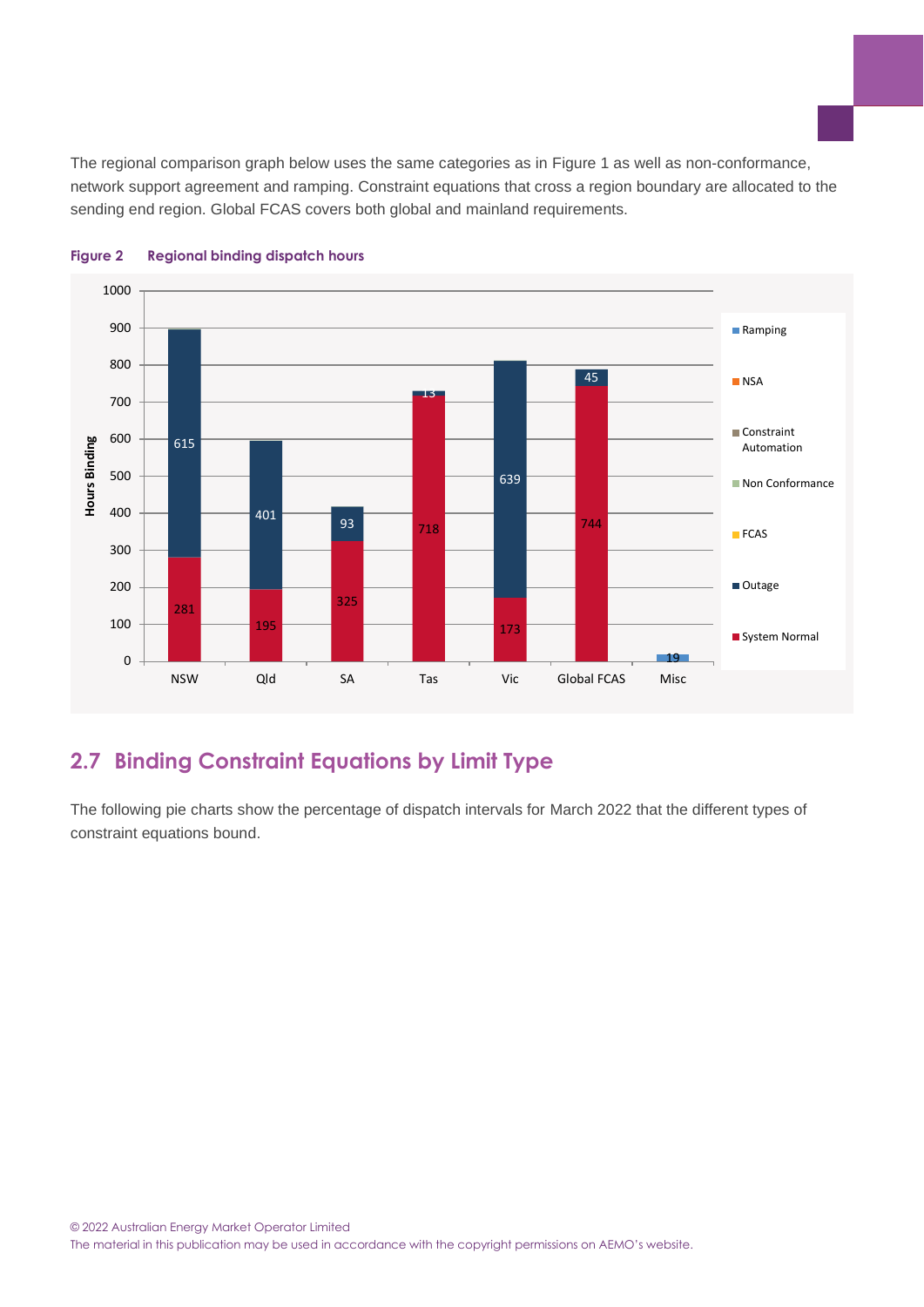

#### <span id="page-10-1"></span>**Figure 3 Binding by limit type**

### <span id="page-10-0"></span>**2.8 Binding Impact Comparison**

The following graph compares the cumulative binding impact (calculated by summating the marginal values from the MCC re-run – the same as in section [2.2\)](#page-5-0) for each month for the current year (indicated by type as a stacked bar chart) against the cumulative values from the previous two years (the line graphs). The current year is further categorised into system normal (NIL), outage, network support agreement (NSA) and negative residue constraint equation types.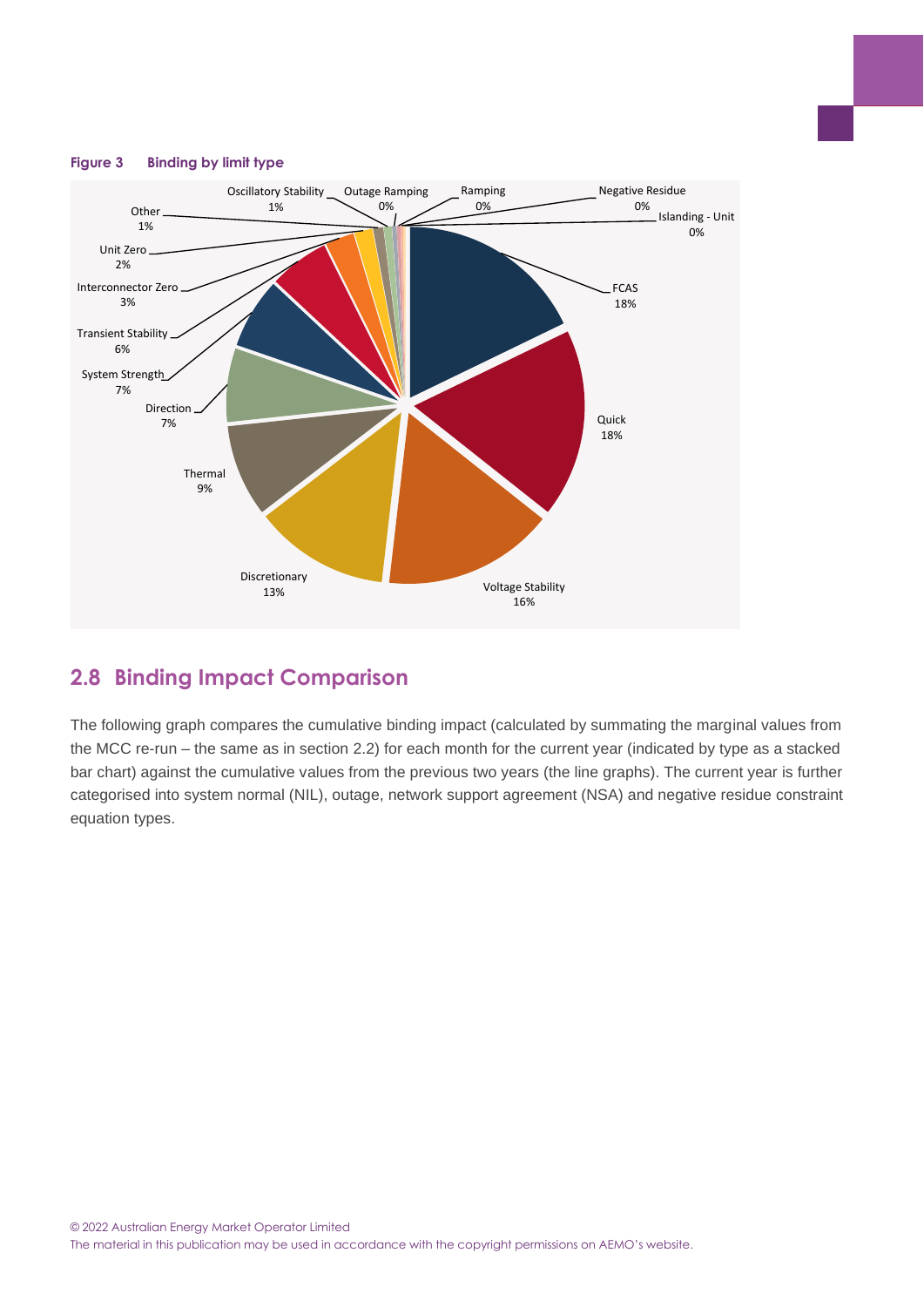<span id="page-11-2"></span>**Figure 4 Binding Impact comparison**



## <span id="page-11-0"></span>**2.9 Pre-dispatch RHS Accuracy**

Pre-dispatch RHS accuracy is measured by the comparing the dispatch RHS value and the pre-dispatch RHS value forecast four hours in the future. The following table shows the pre-dispatch accuracy of the top ten largest differences for binding (in dispatch or pre-dispatch) constraint equations. This excludes FCAS constraint equations, constraint equations that violated in Dispatch, differences larger than ±9500 (this is to exclude constraint equations with swamping logic) and constraint equations that only bound for one or two Dispatch intervals. AEMO investigates constraint equations that have a Dispatch/Pre-dispatch RHS difference greater than 5% and ten absolute difference which have either bound for greater than 25 dispatch intervals or have a greater than \$1,000 binding impact. The investigations are detailed in [2.9.1.](#page-12-0)

| <b>Constraint Equation ID</b><br>(System Normal Bold) | <b>Description</b>                                                                                                                                                   | #DIs | $% + Max$<br><b>Diff</b> | $% + Ava$<br><b>Diff</b> |
|-------------------------------------------------------|----------------------------------------------------------------------------------------------------------------------------------------------------------------------|------|--------------------------|--------------------------|
| NAN-LS SVC                                            | Out= Lismore SVC O/S or in reactive power control mode, avoid Voltage<br>collapse on Armidale to Coffs Harbour (87) trip; TG formulation only                        | 1173 | 3.469%<br>(164.79)       | 78.89%<br>(23.78)        |
| V::N SMSC S1                                          | Out = one South Morang series capacitor, prevent transient instability for<br>fault and trip of a HWTS-SMTS 500 kV line, SA accelerates, Yallourn W<br>G1 on 220 kV. | 144  | 3.465%<br>(409.82)       | 118.16%<br>(74.8)        |
| V::N SMSC S2                                          | Out = one South Morang series capacitor, prevent transient instability for<br>fault and trip of a HWTS-SMTS 500 kV line, SA accelerates, Yallourn W<br>G1 on 500 kV. |      | 941%<br>(327.62)         | 113.18%<br>(71.76)       |
| V>>V DDSM 1                                           | Out= Dederang to South Morang 330kV line, avoid O/L Ballarat to<br>Bendigo 220kV line on trip of the remaining South Morang to Dederang<br>330kV line. Feedback      | 113  | 915%<br>(293.42)         | 40.75%<br>(70.28)        |

#### <span id="page-11-1"></span>**Table 6 Top 10 largest Dispatch / Pre-dispatch differences**

© 2022 Australian Energy Market Operator Limited

The material in this publication may be used in accordance with the copyright permissions on AEMO's website.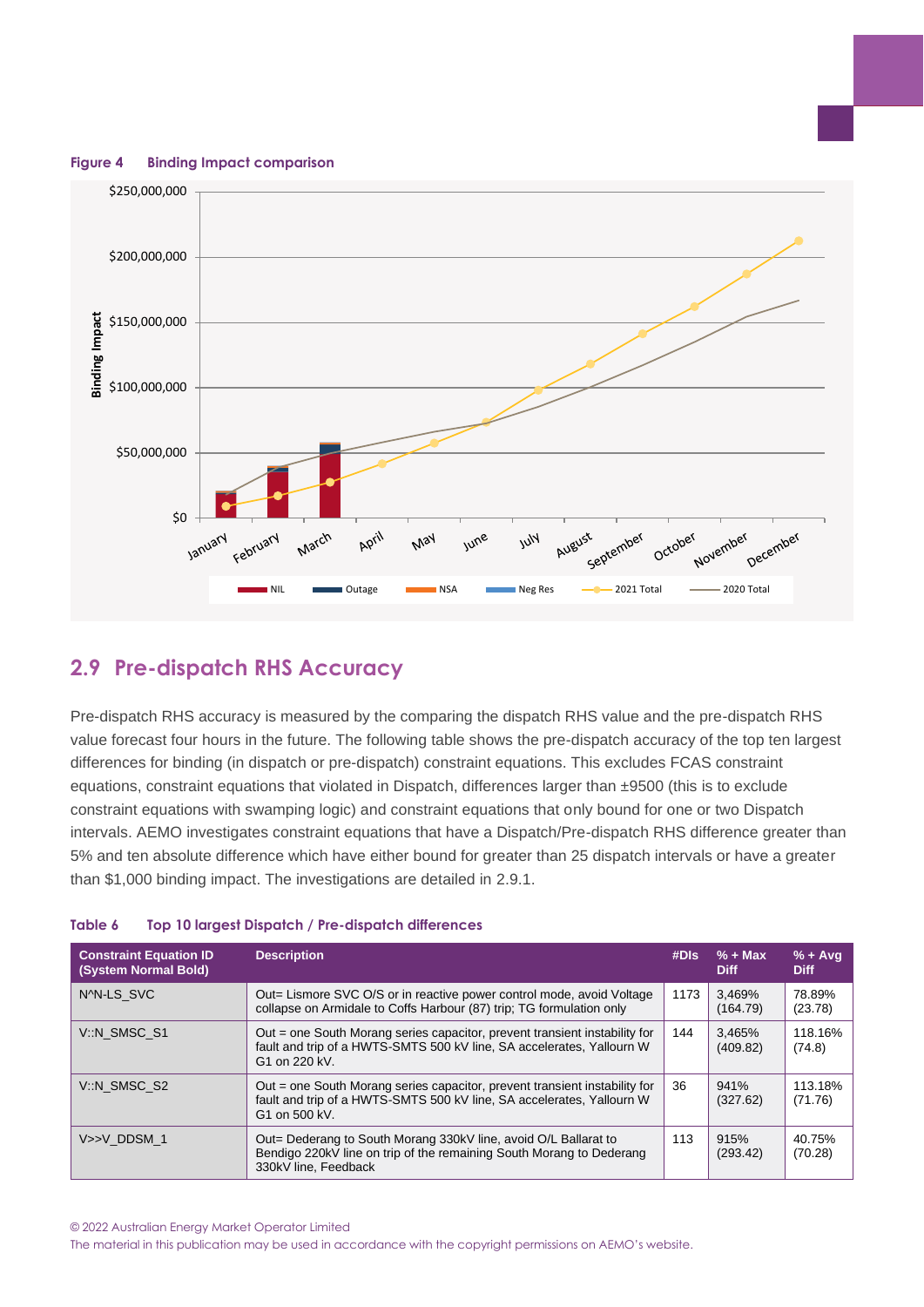| <b>Constraint Equation ID</b><br>(System Normal Bold) | <b>Description</b>                                                                                                                                                                                                                  | #DIs | $% + Max$<br><b>Diff</b> | $% + Ava$<br><b>Diff</b> |
|-------------------------------------------------------|-------------------------------------------------------------------------------------------------------------------------------------------------------------------------------------------------------------------------------------|------|--------------------------|--------------------------|
| V T NIL FCSPS                                         | Basslink limit from Vic to Tas for load enabled for FCSPS                                                                                                                                                                           | 74   | 350%<br>(372.43)         | 16.49%<br>(50.17)        |
| SANIL MTM VCS STATUS                                  | Out= Nil, upper limit for Mt Millar WF based on Mt Millar Voltage Control<br>10 <sup>1</sup><br>System (VCS) availability, (Note: MTM <= 16 MW when VCS OFF;<br>MTM<= 70 MW when VCS ON)                                            |      | 338%<br>(54.)            | 311%<br>(54.)            |
| V::S PWSE MAXG                                        | Out= Penola West - South East 132 kV line (Note: with both Black<br>Range series caps I/S); Vic to SA Transient Stability limit for loss of the<br>largest generator in SA.                                                         | 11   | 135.08%<br>(95.34)       | 43.53%<br>(52.23)        |
| V^^SML NSWRB 2                                        | Out = NSW Murraylink runback scheme, VIC to SA transfer limit on<br>Murraylink to avoid voltage collapse at Red Cliffs for the loss of either<br>the Darlington Point to Balranald (X5) or Balranald to Buronga (X3)<br>220kV lines |      | 119.27%<br>(269.19)      | 68.18%<br>(194.58)       |
| N <sup>M</sup> V DDSM1                                | Out = Dederang to South Morang 330 kV line, avoid voltage collapse at<br>Southern NSW for loss of the largest Vic generating unit or Basslink or<br>the parallel Dederang to South Morang 330kV line                                | 10   | 106.92%<br>(284.18)      | 34.55%<br>(100.44)       |

#### <span id="page-12-0"></span>**2.9.1 Further Investigation**

The following constraint equation(s) have been investigated:

**N^N-LS\_SVC:** Investigated and no improvement can be made to the constraint equation at this stage.

**V::N\_SMSC\_S1:** The Victorian export transient stability limits have been updated for the outage of one South Morang series capacitor, and this constraint has been archived.

**V::N\_SMSC\_S2:** Same as above.

**V>>V\_DDSM\_1:** Investigated and no improvement can be made to the constraint equation at this stage.

**V\_T\_NIL\_FCSPS:** Investigated and no improvement can be made to the constraint equation at this stage.

**V::S\_PWSE\_MAXG:** Investigated and no improvement can be made to the constraint equation at this stage.

N^^V\_DDSM1: Investigated and no improvement can be made to the constraint equation at this stage.

**V^^SML\_NSWRB\_2:** Investigated and no improvement can be made to the constraint equation at this stage.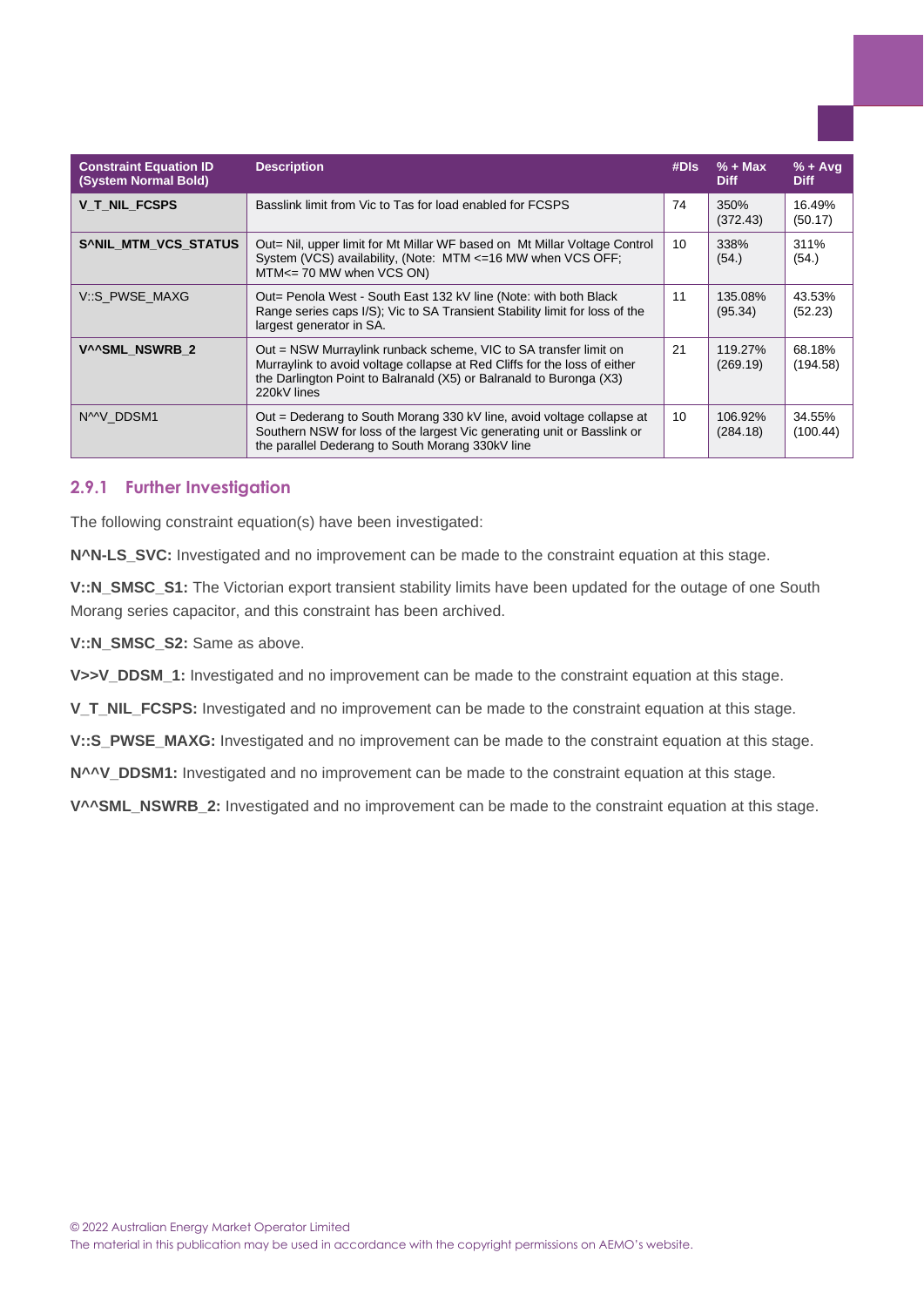# <span id="page-13-0"></span>**3 Generator / Transmission Changes**

One of the main drivers for changes to constraint equations is from power system change, whether this is the addition or removal of plant (either generation or transmission). The following table details changes that occurred in March 2022.

| Project                                                | Date             | <b>Region</b> | <b>Notes</b>                                   |
|--------------------------------------------------------|------------------|---------------|------------------------------------------------|
| Demand Response - Enel X NSW 3                         | 1 March 2022     | <b>NSW</b>    | New registration for Wholesale Demand Response |
| Demand Response - Enel X SA 2                          | 1 March 2022     | <b>SA</b>     | New registration for Wholesale Demand Response |
| Demand Response - Enel X Vic 24                        | 1 March 2022     | Victoria      | New registration for Wholesale Demand Response |
| Demand Response - Enel X Vic 12                        | 1 March 2022     | Victoria      | New registration for Wholesale Demand Response |
| Port Augusta Renewable Energy<br>Park 210 MW Wind Farm | 8 March 2022     | <b>SA</b>     | New Generator                                  |
| Hunter Valley Gas Turbines                             | 15 March<br>2022 | <b>NSW</b>    | Deregistered Generator                         |
| Metz Solar Farm                                        | 29 March<br>2022 | <b>NSW</b>    | New Generator                                  |
| Demand Response - Enel X NSW<br>34                     | 29 March<br>2022 | <b>NSW</b>    | New registration for Wholesale Demand Response |
| Demand Response - Enel X NSW<br>32                     | 29 March<br>2022 | <b>NSW</b>    | New registration for Wholesale Demand Response |
| Demand Response - Enel X NSW<br>31                     | 29 March<br>2022 | <b>NSW</b>    | New registration for Wholesale Demand Response |
| Beaconsfield South to Rookwood<br>Road 330 kV line     | 31 March<br>2022 | <b>NSW</b>    | New Transmission Line                          |

#### <span id="page-13-2"></span>**Table 7 Generator and transmission changes**

## <span id="page-13-1"></span>**3.1 Constraint Equation Changes**

The following pie chart indicates the regional location of constraint equation changes. For details on individual constraint equation changes refer to the Weekly Constraint Library Changes Report<sup>2</sup> or the constraint equations in the MMS Data Model<sup>3</sup>.

© 2022 Australian Energy Market Operator Limited

<sup>2</sup> AEMO. *NEM Weekly Constraint Library Changes Report.* Available at: [http://www.nemweb.com.au/REPORTS/CURRENT/Weekly\\_Constraint\\_Reports/](http://www.nemweb.com.au/REPORTS/CURRENT/Weekly_Constraint_Reports/)

<sup>3</sup> AEMO. *MMS Data Model*. Available at[: https://www.aemo.com.au/energy-systems/market-it-systems/nem-guides/wholesale-it-systems](https://www.aemo.com.au/energy-systems/market-it-systems/nem-guides/wholesale-it-systems-software)[software](https://www.aemo.com.au/energy-systems/market-it-systems/nem-guides/wholesale-it-systems-software)

The material in this publication may be used in accordance with the copyright permissions on AEMO's website.